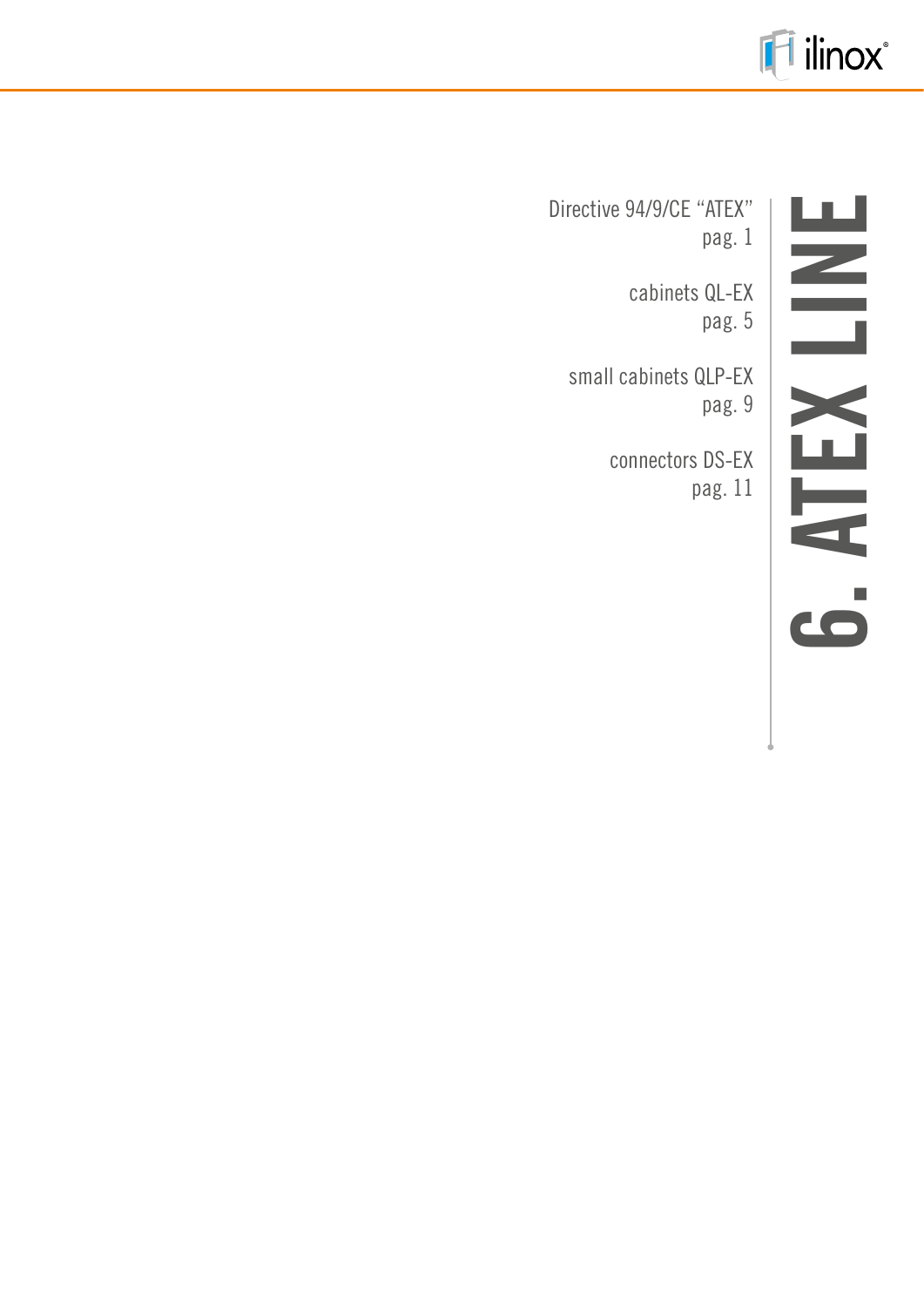# **Linea Prodotti "ATEX"**

ilinox®



In todays' manufacturing, each processing stage can be a source of risks susceptible to explosions which, unless kept under control, can result in extensive injury to persons as well as in damage to the environment and the machinery.

This risk exists in many companies in the chemical, petrochemical and pharmaceutical sector, where the production of potentially harmful gas-originated atmospheres can become extremely actual. Not to be disregarded are also certain manufacturing conditions where the presence of fine organic powders from wood processing, light metal machining, in feed-stuff factories and in mills producing meals for the food industry can in turn produce the build-up of easily inflammable powders.

A strong sense of responsibility is required from all those who manufacture machinery or provide components engineered to operate on plants being classified as dangerous, in order to minimize the risks for human life.

To this effect, the regulations and directives in force at European and international level take into consideration the increased need for commitment to safety.

# **Directive 94/9/CE "ATEX" (EXPLOSIVE ATMOSPHERES)**

#### The Directive is MANDATORY since 1st July 2003

The Directive applies to protection Equipment or Systems designed to operate in areas exposed to the risk of explosion.

"Equipment, means the machines, materials, fixed or mobile devices, controls, instruments and detection and prevention systems which, on their own or when combined, are intended for the production, transport, storage, measuring, adjustment, conversion of energy and for the transformation of materials that, due to their own specific potential priming sources, are at risk of causing explosion."

In order to be potentially explosive, there must be in the atmosphere the simultaneous presence of the three conditions of the so-called flame triangle.

PRIMING ( flame, electric arc, hot body, impact, friction among surfaces)

COMBURENT ( air, oxygen)

FUEL ( gas , vapours, dusts, mists)

The priming conditions takes place when a specific mix occurs between comburent and fuel.

It is very important for the person in charge with the equipment operation to classify the area of installation, to make sure the materials used comply with the intended use.

The explosion-proofing requirements are quite demanding.

Ilinox containers meet these standards. Relentless research and development, pooled with a continuously expanding program, guarantee the connector blocks and the s/s boxes for areas Ex 1 and 2 with explosive gases and for areas EX 21 and 22 with explosive dusts. The relevant conformity certificate compliant with Directive 94/9/CE is available for all containers.

With long-lasting skill and utmost professional accuracy, Ilinox manufactures its enclosures exclusively from stainless steel, for complex and hazardous applications.

Great attention is paid mainly to Directives, laws and regulations having international validity and it is exactly within this frame that a key role is played by the close contact with engineering certifying Bodies.







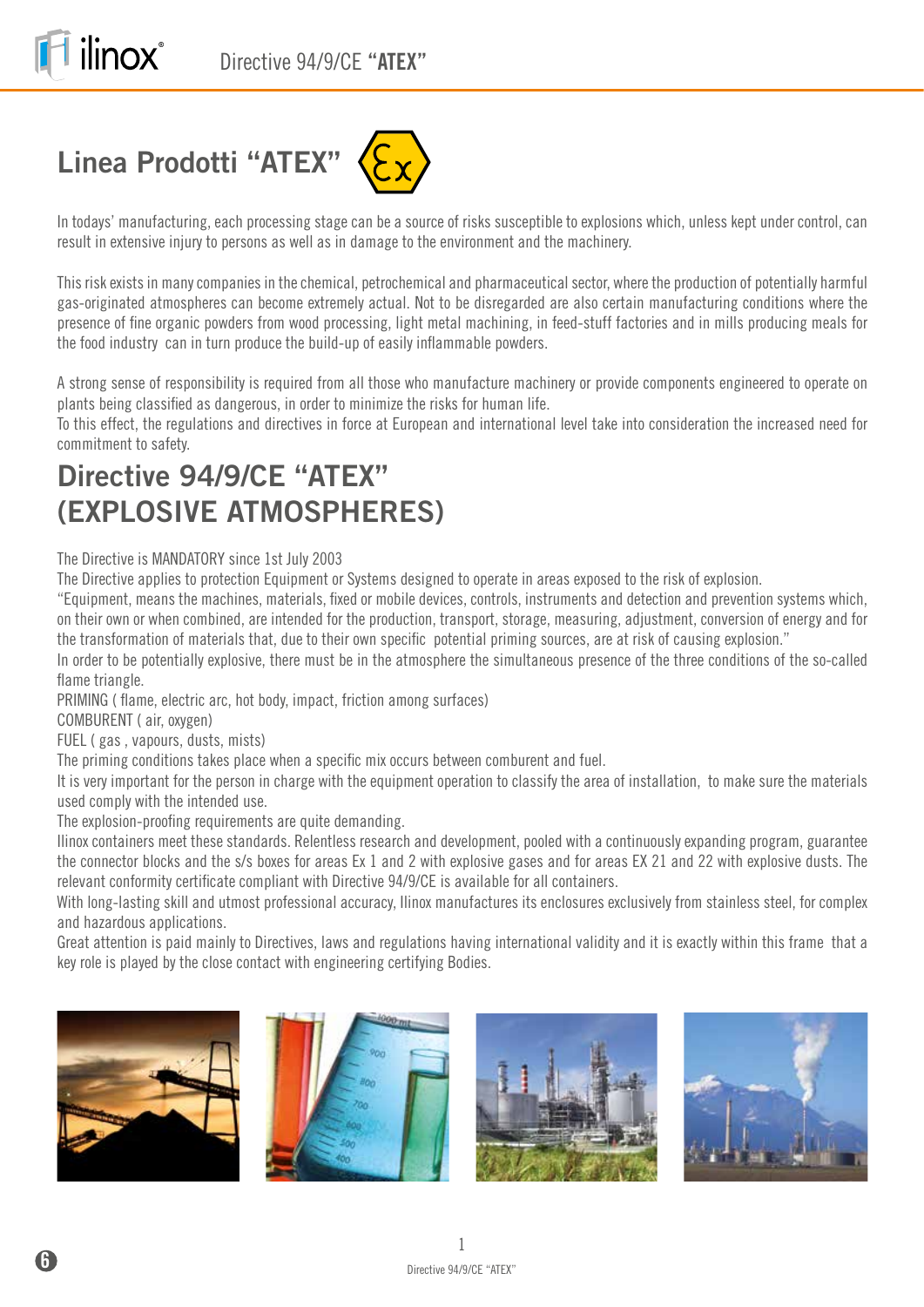

# **GROUPS OF EQUIPMENT**

#### **Group**

**I** Equipment intended for use in underground jobs in mines or in the relevant surface plants, exposed to the risk of firedamp burst and/or flammable powders.

**II** Appliances intended for use in other environments where the presence of explosive atmospheres is possible.

| <b>Group II</b>                          |                |                                                                                                                                                                                                                                                    |
|------------------------------------------|----------------|----------------------------------------------------------------------------------------------------------------------------------------------------------------------------------------------------------------------------------------------------|
| <b>Substance</b>                         | Zona           | <b>Description</b>                                                                                                                                                                                                                                 |
| GAS<br>$``$ G $"$                        | 0              | Place where an explosive atmosphere formed by a mixture of air and flammable substances in the form of<br>gas, vapour or mist is present either continuously of for long periods, or often (1.000 h/year at least)                                 |
|                                          |                | Place where an explosive atmosphere formed by a mixture of air and flammable substances in the form of<br>gas, vapour or mist is present occasionally during routine operation (More than 10, up to 1.000 h/year)                                  |
|                                          | $\overline{2}$ | Place where an explosive atmosphere formed by a mixture of air and flammable substances in the form<br>of gas, vapour or mist is unlikely to occur during routine operation but, when present, only lasts shortly<br>(NEVER longer than 10 h/year) |
| <b>POLVERI</b><br>" $D$ "<br><b>DUST</b> | 20             | Place where an explosive atmosphere in the form of a fog of a combustible dust is present in the air, either<br>continuously, for long periods, or often.                                                                                          |
|                                          | 21             | Place where an explosive atmosphere in the form of a fog of combustible dust is likely to occur occasionally<br>during routine operation.                                                                                                          |
|                                          | 22             | Place where an explosive atmosphere in the form of a fog of combustible dusts in the air is unlikely to occur<br>during routine operation but, when present, only lasts shortly (NOT longer than 10 h/year                                         |

| <b>Class of the</b><br>equipment | <b>Area</b> | <b>Protection Level</b> | <b>Protection method serviceable</b>                     |
|----------------------------------|-------------|-------------------------|----------------------------------------------------------|
| 1 G                              |             | Very high               | ia $\div$ ma                                             |
| 2G                               |             | High                    | $d \div e \div ib \div m \div o \div q \div p$           |
| 3 <sub>G</sub>                   |             | Standard                | Ν                                                        |
| 1 D                              | 20          | Very high               | IP6X                                                     |
| 2D                               |             | High                    | IP <sub>6</sub> X                                        |
| 3D                               | 22          | Standard                | IP6X (Conductor powders)<br>IP5X (Non-conductor powders) |

he protection method applied to higher classes can be applied to lower classes, too.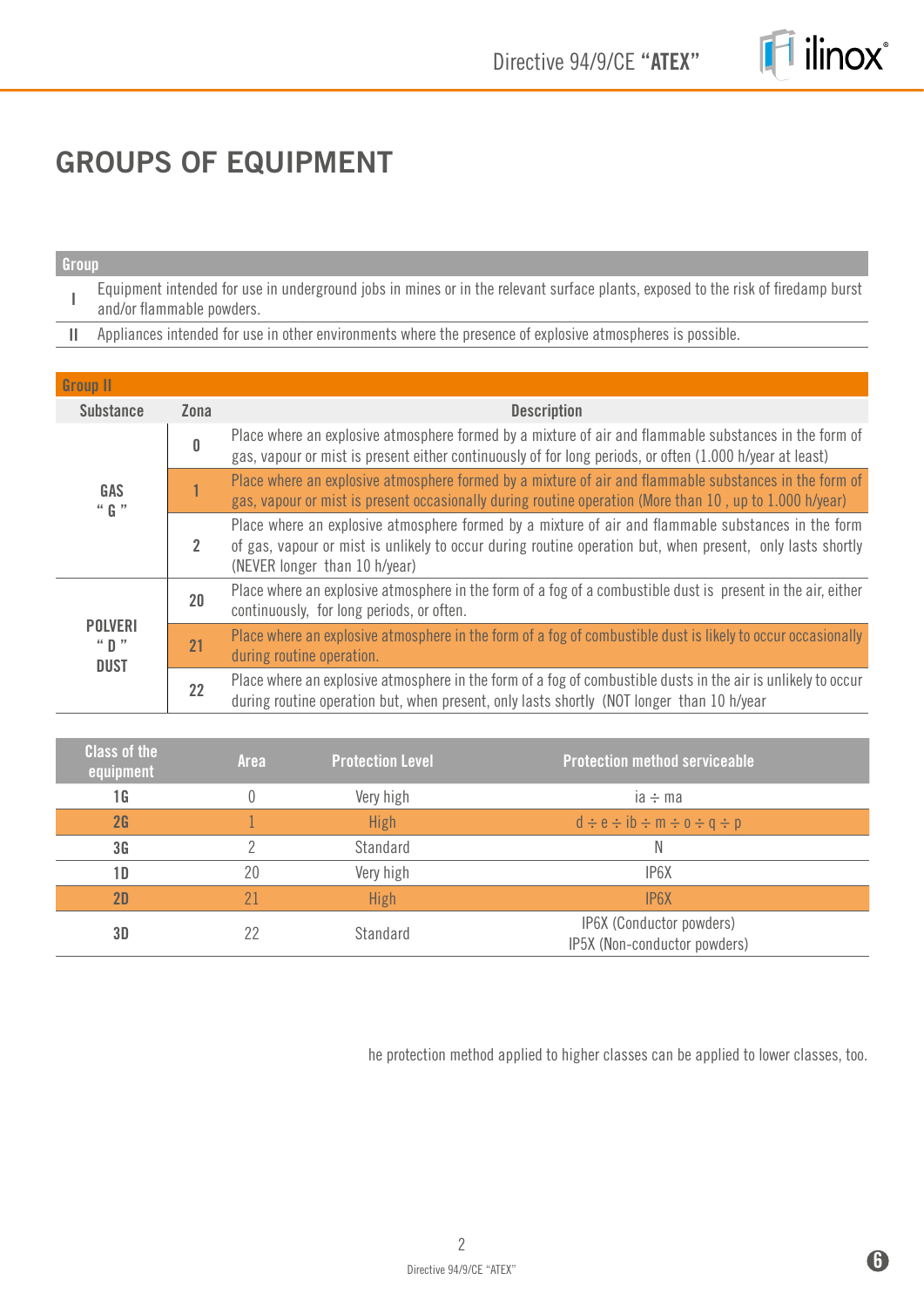# **Protection methods**

- Containment
- Prevention
- Insulation

#### Containment

The limitation of the explosion must permit to confine the explosion in a clearly defined place without propagation to the surrounding atmosphere. ( d )

#### Prevention

The specificity of this method is to increase reliability of the electric components which, in routine operation, cannot make sparks nor reach surface temperatures capable of priming the explosive mixture. (ia  $\div$  ib  $\div$  e  $\div$  n)

Insulation

The specificity of this method is to physically separate or isolate the live electric components or hot surfaces from the explosive mixture, to prevent contact with the priming source ( $p \div ma \div m \div o \div q$ )

## **Description of protection methods**

| $ia \div ib$ | Inherent safety: use of components that cannot produce arcs or sparks.                                                                                                                                                                                                                                                                                                                                                                                                                                                                   |
|--------------|------------------------------------------------------------------------------------------------------------------------------------------------------------------------------------------------------------------------------------------------------------------------------------------------------------------------------------------------------------------------------------------------------------------------------------------------------------------------------------------------------------------------------------------|
| $ma \div m$  | Capping: closing the components into small tight caps.                                                                                                                                                                                                                                                                                                                                                                                                                                                                                   |
| d            | Explosion-proofing: Closing the dangerous parts into strong cases thus limiting the explosion.                                                                                                                                                                                                                                                                                                                                                                                                                                           |
| e            | Increased safety: Take measures to avoid the formation of hot spots. Only for NON sparkling equipment.                                                                                                                                                                                                                                                                                                                                                                                                                                   |
| $\bf{0}$     | Immersion into oil: protection of the hazardous areas by dipping them into dielectric oil.                                                                                                                                                                                                                                                                                                                                                                                                                                               |
| q            | Under sand: filling static components with sand to isolate the hot spots from the atmosphere.                                                                                                                                                                                                                                                                                                                                                                                                                                            |
| p            | Inner overpressure: filling the cases with overpressurized inhert gas to prevent hazardous atmosphere from en-<br>tering.                                                                                                                                                                                                                                                                                                                                                                                                                |
| n            | Simplified protection:<br>Type A for NON sparkling equipment, it consists in the application of the following increased safety criteria.<br>Case protection degree IP54 or IP44<br>Unlosable gaskets, if any.<br>Impact strength $1 \div 3.5$ J<br>Protection grid for fragile parts, mesh NOT more than 50x50<br>Monitoring of surface temperature<br>Type B for SPARKLING equipment, it consists of the application of the increased safety criteria indicated for class<br>A, limited venting with suitable gaskets and cable glands. |



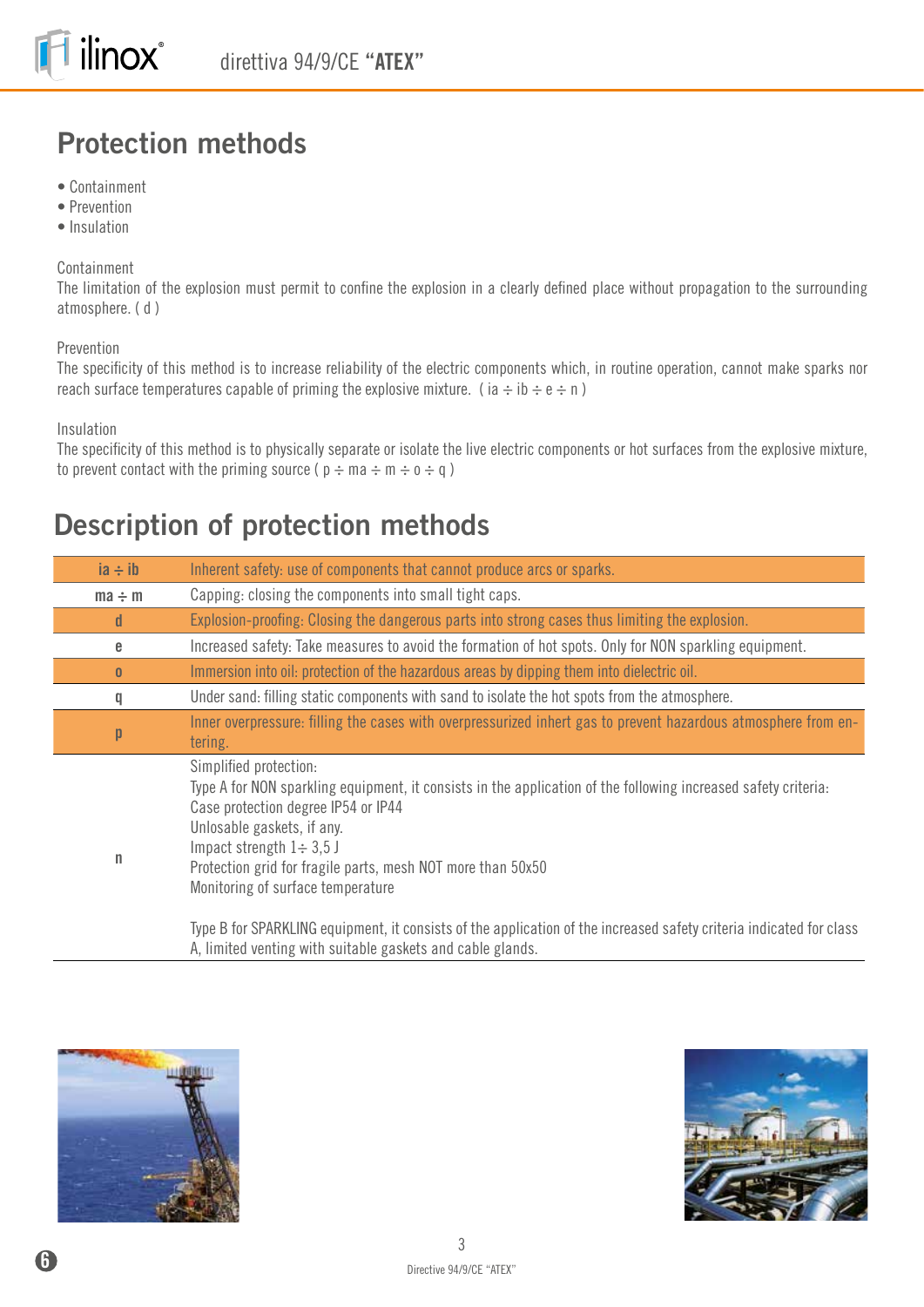

For protection methods " d "  $\div$  " i " and, sometimes, " n " three classifications exist as follows:

 $GA \div \parallel GB \div \parallel GC$ , the difference consisting in the type of gas present in the installation area. The protection degree required for an higher class can apply also to lower ones.

#### TEMPERATURE CLASSES

The temperature class is related with the maximum temperature, which MUST NOT be overcome in the casings or the exposed hot spots, in case of any failure.

| Temperature<br><b>Class</b>               |     |     | 1k  | Ľ   |     | T6 |
|-------------------------------------------|-----|-----|-----|-----|-----|----|
| <b>Max Surface Temp.</b><br>ر ما ر)<br>L» | 450 | 300 | 200 | 135 | 100 | 85 |

## **ILINOX**

has achieved the ATEX certification for the connector blocks type DS and the Cabinets type QL - QLP with single and solid door. The types mentioned above can be used in the electric protection type " ib "; " p "; " e "; " n " or whenever the IP protection degree is the only tightness degree required.

#### **The choice of the type of protection is always the Fitter's responsibility.**

Marking:

enclosures are considered components, hence they DO NOT bear the CE MARK. Example of marking:

Marking for small cabinets QL and QLP

Marking for connector blocks DS

 $\left[\overline{1}\right]$  **IP66**  $\left\langle \xi_{\text{X}}\right\rangle$  **II 2 GD U**  $\frac{\text{EUM1}}{11 \text{ ATEX 0598 L}}$ 

11 ATEX 0598 U **IP66 II 2 G1D U** EUM1 11 ATEX 0598 U

Our enclosures are fit for:

- Class 1D (area 20) for connector blocks series DS-EX
- Class 2G ( area 1 ) and 2D ( area 21 )
- An higher approval covers the lower classes, as well, hence they are also fit for:
- Class 3G ( area 2 ) and 3D ( area 22 )

For class 1G ( area 0 ) the enclosure can be delivered with only the declaration of the IP degree and, possibly, a declaration for the materials employed, the validation procedure being at the charge of the Fitter of the equipment.

#### **Marking legend**

| Ш.         | Equipment Group                                                                 |
|------------|---------------------------------------------------------------------------------|
| $2 \div 3$ | <b>Equipment Class</b>                                                          |
| G          | Fit for environments with presence of Gas                                       |
| D.         | Suitable for environments with presence of Dust (Explosive dusts)               |
| U          | Identification of component status                                              |
|            | Number of CE exam Certificate as issued by EMU1 11 ATEX 0598 U EUROFIN FORM ONE |

#### **Deliverables:**

- a Declaration of Conformity
- b Use and Maintenance Manual
- c Declaration of IP tightness ( NOT MANDATORY)
- d Declaration of materials employed in manufacturing ( NOT mandatory)

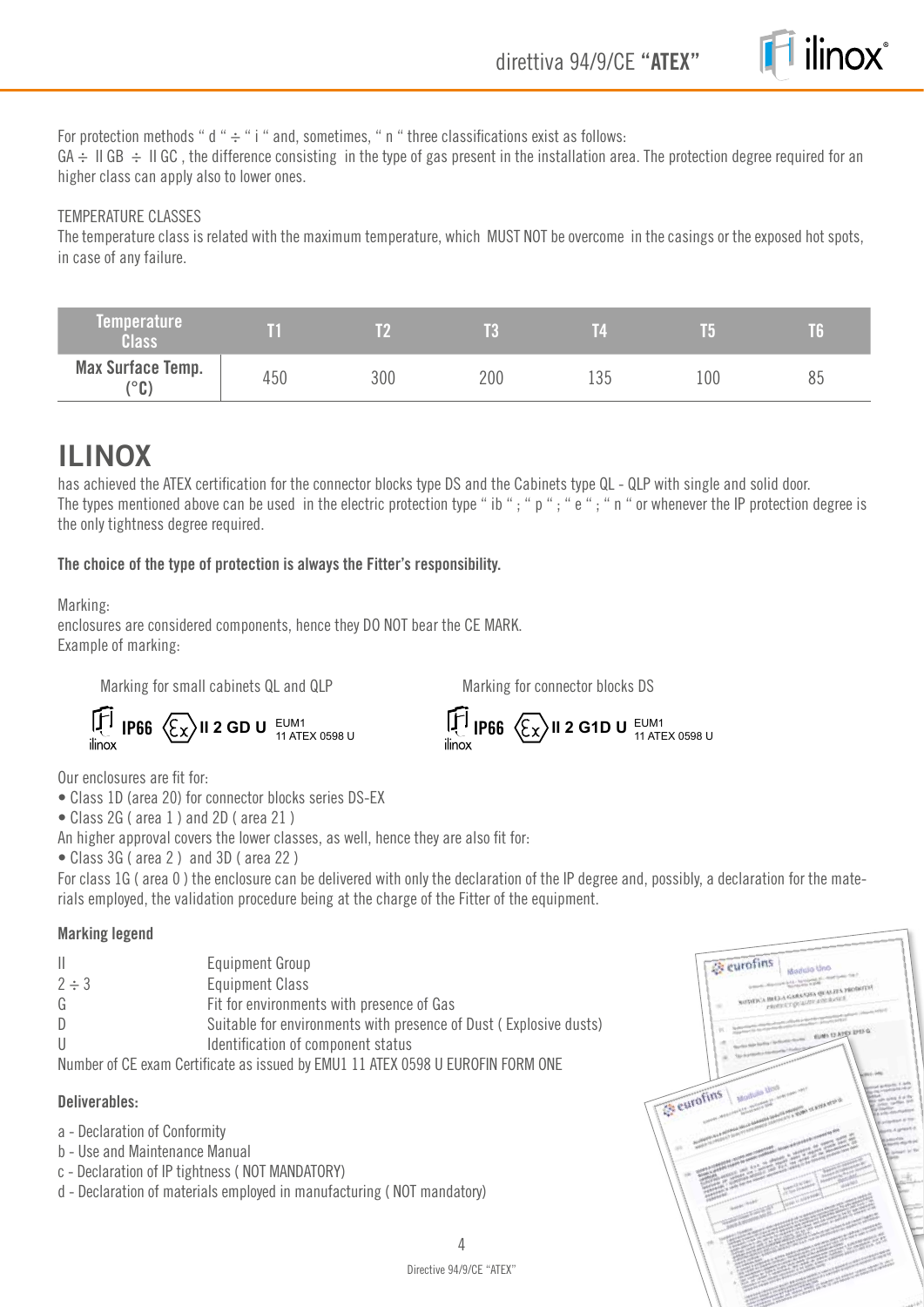ilinox®





## SMALL CABINETS SERIES **QL - EX**

- Material: stainless steel EN 1.4301 (AISI 304) or EN 1.4404 (AISI 316L) scotch brite satin-finish and protection on one side.
- Enclosure obtained from a single sheet, shaped by multi-bending of the envelope front edge.
- Fairlead not included.
- Single full door.

**6**

- Locks: twin comb, standardized type Ø 3 for low voltage, s/s outer parts.
- S/s inner hinges: 120° opening as per CEI EN 60204-1 recommendations.
- Maximum weight admitted on the door: 12 kg.
- Seal made of foamed polyurethane or silicone foam.
- The enclosure can be used under the following Maximum Temperatures on the outer surface:
- $-20^{\circ}$ C to  $+60^{\circ}$ C with seal of bicomponent foamed polyurethane
- -40°C to + 180°C with seal of bicomponent silicone foam
- Inner plate of EN 10142 sendzimir galvanized sheet, secured to the enclosure bottom by M8 threaded pins, delivered with the cabinet.
- Prearranged for earthing in compliance with the applicable regulations in force.
- Drillings, if any, to comply with the parameters indicated in the instruction manual
- Protection degree: IP66 (CEI EN 60529)
- Certificates for areas  $1 2 21 22$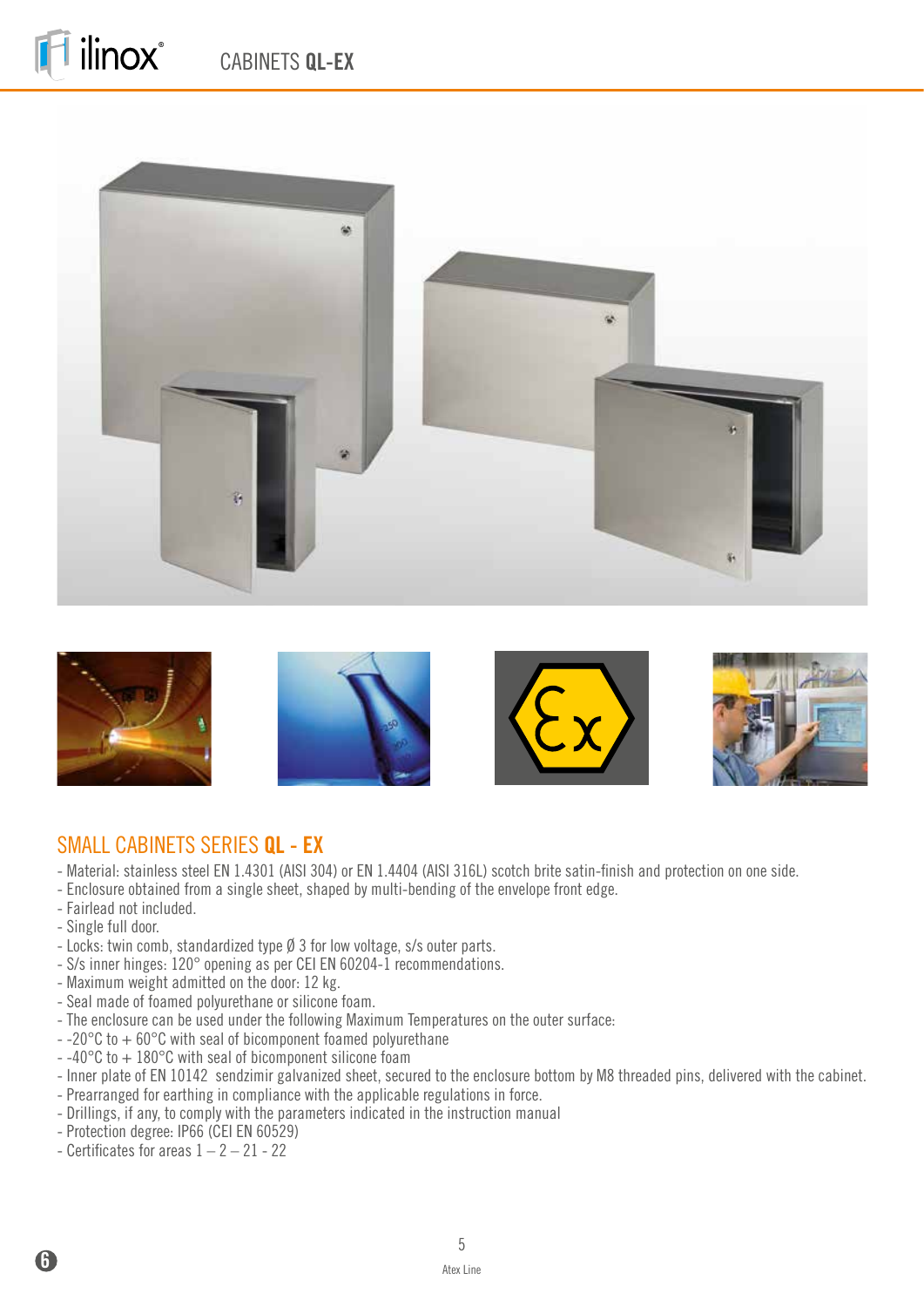CABINETS **QL-EX**

ilinox®







| <b>US LISTED</b><br><b>FILE N° E237618</b> | <b>IP66</b>  | EN 60 529             |
|--------------------------------------------|--------------|-----------------------|
|                                            |              | EN 60204-1            |
|                                            |              | 89/392/EEC            |
| <b>)</b> II 2 G D U                        | zona $1 - 2$ | EN 60079-0            |
|                                            | zona 21 - 22 | EN 61241-0 EN 61241-1 |

Detailed drawings per each cabinet can be downloaded from our side www.ilinox.com

|              | outside sizes |     | door useful surf. |     | useful depth | material |              | <b>thickness</b> |           | inner plate |     |     |
|--------------|---------------|-----|-------------------|-----|--------------|----------|--------------|------------------|-----------|-------------|-----|-----|
| <b>ITEM</b>  | A             | B.  | C                 | D   | E            | G        | gasket       | cabinet          | enclosure | door        | X   | y   |
| QL33/304-EX  | 300           | 300 | 180               | 230 | 230          | 160      | polyurethane | AISI304          | 12/10     | 15/10       | 270 | 240 |
| QL34/304-EX  | 300           | 450 | 200               | 230 | 380          | 180      | polyurethane | <b>AISI304</b>   | 12/10     | 15/10       | 270 | 390 |
| QL43/304-EX  | 450           | 300 | 200               | 380 | 230          | 180      | polyurethane | AISI304          | 12/10     | 15/10       | 420 | 240 |
|              |               |     |                   |     |              |          |              |                  |           |             |     |     |
| QL33/316-EX  | 300           | 300 | 180               | 230 | 230          | 160      | polyurethane | AISI316L         | 15/10     | 15/10       | 270 | 240 |
| QL34/316-EX  | 300           | 450 | 200               | 230 | 380          | 180      | polyurethane | <b>AISI316L</b>  | 15/10     | 15/10       | 270 | 390 |
| QL43/316-EX  | 450           | 300 | 200               | 380 | 230          | 180      | polyurethane | <b>AISI316L</b>  | 15/10     | 15/10       | 420 | 240 |
|              |               |     |                   |     |              |          |              |                  |           |             |     |     |
| QL33S/304-EX | 300           | 300 | 180               | 230 | 230          | 160      | silicone     | AISI304          | 12/10     | 15/10       | 270 | 240 |
| QL34S/304-EX | 300           | 450 | 200               | 230 | 380          | 180      | silicone     | <b>AISI304</b>   | 12/10     | 15/10       | 270 | 390 |
| QL43S/304-EX | 450           | 300 | 200               | 380 | 230          | 180      | silicone     | AISI304          | 12/10     | 15/10       | 420 | 240 |
|              |               |     |                   |     |              |          |              |                  |           |             |     |     |
| QL33S/316-EX | 300           | 300 | 180               | 230 | 230          | 160      | silicone     | AISI316L         | 15/10     | 15/10       | 270 | 240 |
| QL34S/316-EX | 300           | 450 | 200               | 230 | 380          | 180      | silicone     | <b>AISI316L</b>  | 15/10     | 15/10       | 270 | 390 |
| QL43S/316-EX | 450           | 300 | 200               | 380 | 230          | 180      | silicone     | AISI316L         | 15/10     | 15/10       | 420 | 240 |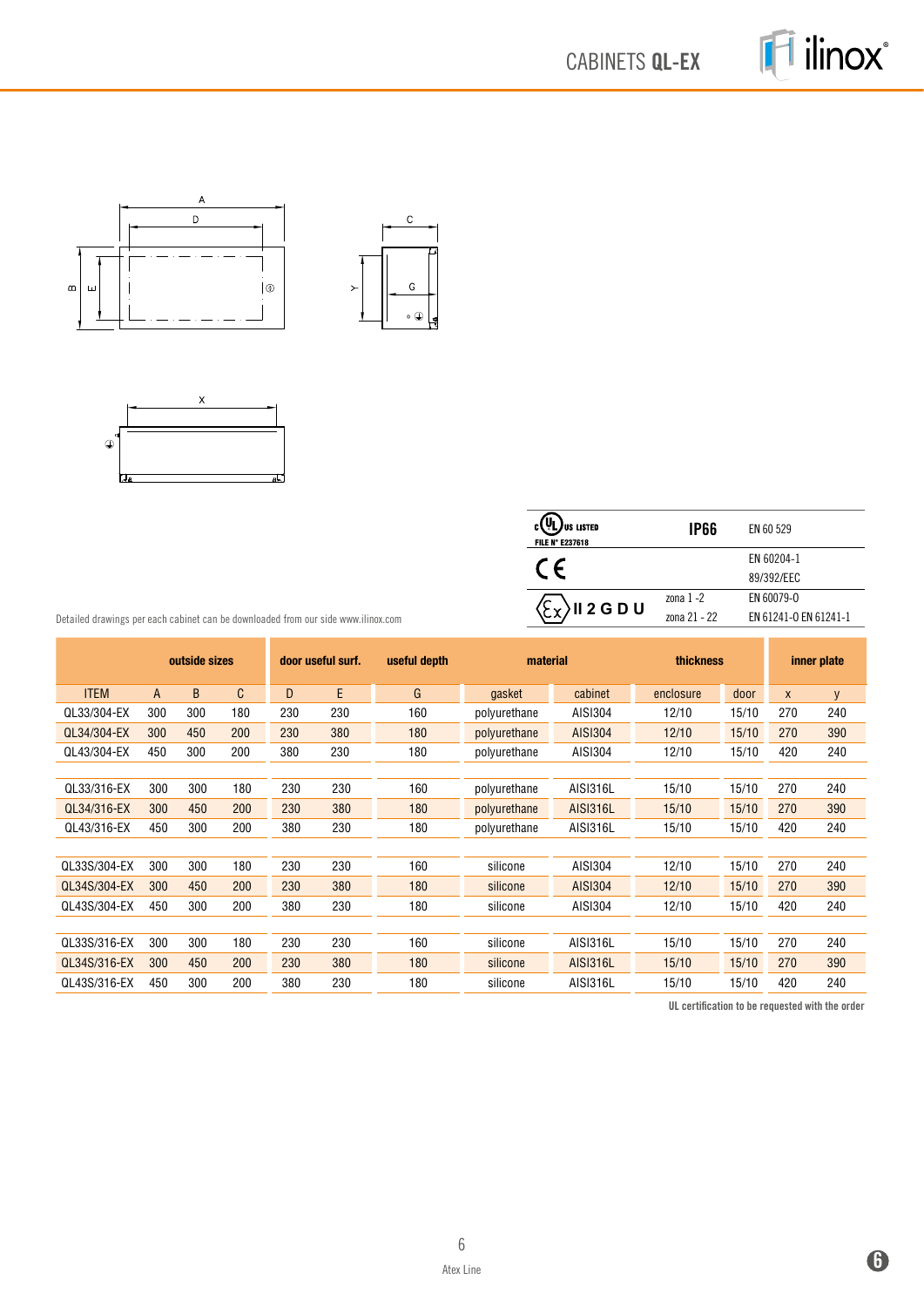

ilinox®

 $\mathbf i$ 





| US LISTED<br><b>FILE N° E237618</b>           | IP66         | EN 60 529             |
|-----------------------------------------------|--------------|-----------------------|
|                                               |              | EN 60204-1            |
|                                               |              | 89/392/EEC            |
| $\langle \xi_{\mathsf{X}} \rangle$ II 2 G D U | zona $1 - 2$ | EN 60079-0            |
|                                               | zona 21 - 22 | EN 61241-0 EN 61241-1 |

Detailed drawings per each cabinet can be downloaded from our side www.ilinox.com

|               |     | outside sizes |     |     | door useful surf. | useful depth | material     |                 | thickness |       |                    | inner plate |
|---------------|-----|---------------|-----|-----|-------------------|--------------|--------------|-----------------|-----------|-------|--------------------|-------------|
| <b>ITEM</b>   | А   | B             | C   | D   | E                 | G            | gasket       | cabinet         | enclosure | door  | $\pmb{\mathsf{X}}$ | y           |
| QL36/304-EX   | 300 | 600           | 250 | 230 | 530               | 230          | polyurethane | AISI304         | 12/10     | 15/10 | 270                | 540         |
| QL44/304-EX   | 450 | 450           | 200 | 380 | 380               | 180          | polyurethane | <b>AISI304</b>  | 12/10     | 15/10 | 420                | 390         |
| QL46/304-EX   | 450 | 600           | 250 | 380 | 530               | 230          | polyurethane | AISI304         | 12/10     | 15/10 | 420                | 540         |
| QL64/304-EX   | 600 | 450           | 250 | 530 | 380               | 230          | polyurethane | <b>AISI304</b>  | 12/10     | 15/10 | 570                | 390         |
| QL66/304-EX   | 600 | 600           | 250 | 530 | 530               | 230          | polyurethane | AISI304         | 12/10     | 15/10 | 570                | 540         |
| QL66P/304-EX  | 600 | 600           | 300 | 530 | 530               | 280          | polyurethane | <b>AISI304</b>  | 12/10     | 15/10 | 570                | 540         |
| QL67/304-EX   | 600 | 750           | 250 | 530 | 680               | 230          | polyurethane | AISI304         | 15/10     | 20/10 | 570                | 690         |
| QL69/304-EX   | 600 | 900           | 250 | 530 | 830               | 230          | polyurethane | <b>AISI304</b>  | 15/10     | 20/10 | 570                | 840         |
| QL77/304-EX   | 750 | 750           | 300 | 680 | 680               | 280          | polyurethane | AISI304         | 15/10     | 20/10 | 720                | 690         |
| QL710/304-EX  | 750 | 1000          | 300 | 680 | 930               | 280          | polyurethane | <b>AISI304</b>  | 15/10     | 20/10 | 720                | 940         |
| QL86/304-EX   | 800 | 600           | 300 | 730 | 530               | 280          | polyurethane | AISI304         | 15/10     | 20/10 | 770                | 540         |
| QL36/316-EX   | 300 | 600           | 250 | 230 | 530               | 230          | polyurethane | AISI316L        | 15/10     | 15/10 | 270                | 540         |
| QL44/316-EX   | 450 | 450           | 200 | 380 | 380               | 180          | polyurethane | <b>AISI316L</b> | 15/10     | 15/10 | 420                | 390         |
| QL46/316-EX   | 450 | 600           | 250 | 380 | 530               | 230          | polyurethane | AISI316L        | 15/10     | 15/10 | 420                | 540         |
| QL64/316-EX   | 600 | 450           | 250 | 530 | 380               | 230          | polyurethane | <b>AISI316L</b> | 15/10     | 15/10 | 570                | 390         |
| QL66/316-EX   | 600 | 600           | 250 | 530 | 530               | 230          | polyurethane | AISI316L        | 15/10     | 15/10 | 570                | 540         |
| QL67/316-EX   | 600 | 750           | 250 | 530 | 680               | 230          | polyurethane | <b>AISI316L</b> | 15/10     | 20/10 | 570                | 690         |
| QL69/316-EX   | 600 | 900           | 250 | 530 | 830               | 230          | polyurethane | AISI316L        | 15/10     | 20/10 | 570                | 840         |
| QL77/316-EX   | 750 | 750           | 300 | 680 | 680               | 280          | polyurethane | <b>AISI316L</b> | 15/10     | 20/10 | 720                | 690         |
| QL710/316-EX  | 750 | 1000          | 300 | 680 | 930               | 280          | polyurethane | AISI316L        | 15/10     | 20/10 | 720                | 940         |
| QL36S/304-EX  | 300 | 600           | 250 | 230 | 530               | 230          | silicone     | AISI304         | 12/10     | 15/10 | 270                | 540         |
| QL44S/304-EX  | 450 | 450           | 200 | 380 | 380               | 180          | silicone     | <b>AISI304</b>  | 12/10     | 15/10 | 420                | 390         |
| QL46S/304-EX  | 450 | 600           | 250 | 380 | 530               | 230          | silicone     | AISI304         | 12/10     | 15/10 | 420                | 540         |
| QL64S/304-EX  | 600 | 450           | 250 | 530 | 380               | 230          | silicone     | <b>AISI304</b>  | 12/10     | 15/10 | 570                | 390         |
| QL66S/304-EX  | 600 | 600           | 250 | 530 | 530               | 230          | silicone     | AISI304         | 12/10     | 15/10 | 570                | 540         |
| QL66PS/304-EX | 600 | 600           | 300 | 530 | 530               | 280          | silicone     | <b>AISI304</b>  | 12/10     | 15/10 | 570                | 540         |
| QL67S/304-EX  | 600 | 750           | 250 | 530 | 680               | 230          | silicone     | AISI304         | 15/10     | 20/10 | 570                | 690         |
| QL69S/304-EX  | 600 | 900           | 250 | 530 | 830               | 230          | silicone     | <b>AISI304</b>  | 15/10     | 20/10 | 570                | 840         |
| QL77S/304-EX  | 750 | 750           | 300 | 680 | 680               | 280          | silicone     | AISI304         | 15/10     | 20/10 | 720                | 690         |
| QL710S/304-EX | 750 | 1000          | 300 | 680 | 930               | 280          | silicone     | <b>AISI304</b>  | 15/10     | 20/10 | 720                | 940         |
| QL86S/304-EX  | 800 | 600           | 300 | 730 | 530               | 280          | silicone     | AISI304         | 15/10     | 20/10 | 770                | 540         |
| QL36S/316-EX  | 300 | 600           | 250 | 230 | 530               | 230          | silicone     | AISI316L        | 15/10     | 15/10 | 270                | 540         |
| QL44S/316-EX  | 450 | 450           | 200 | 380 | 380               | 180          | silicone     | <b>AISI316L</b> | 15/10     | 15/10 | 420                | 390         |
| QL46S/316-EX  | 450 | 600           | 250 | 380 | 530               | 230          | silicone     | AISI316L        | 15/10     | 15/10 | 420                | 540         |
| QL64S/316-EX  | 600 | 450           | 250 | 530 | 380               | 230          | silicone     | <b>AISI316L</b> | 15/10     | 15/10 | 570                | 390         |
| QL66S/316-EX  | 600 | 600           | 250 | 530 | 530               | 230          | silicone     | AISI316L        | 15/10     | 15/10 | 570                | 540         |
| QL67S/316-EX  | 600 | 750           | 250 | 530 | 680               | 230          | silicone     | <b>AISI316L</b> | 15/10     | 20/10 | 570                | 690         |
| QL69S/316-EX  | 600 | 900           | 250 | 530 | 830               | 230          | silicone     | AISI316L        | 15/10     | 20/10 | 570                | 840         |
| QL77S/316-EX  | 750 | 750           | 300 | 680 | 680               | 280          | silicone     | <b>AISI316L</b> | 15/10     | 20/10 | 720                | 690         |
| QL710S/316-EX | 750 | 1000          | 300 | 680 | 930               | 280          | silicone     | AISI316L        | 15/10     | 20/10 | 720                | 940         |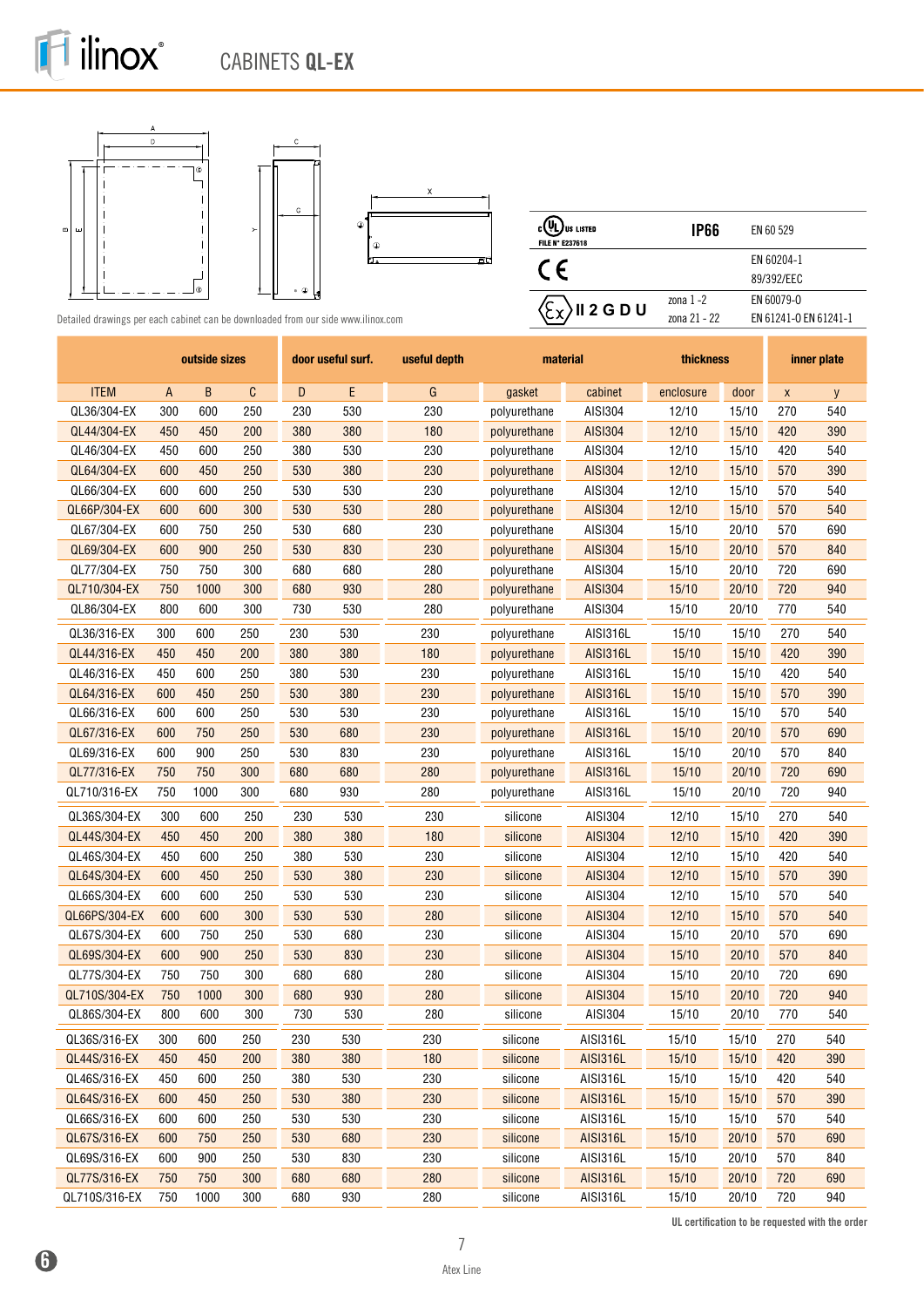CABINETS **QL-EX**

ilinox®





| <b>US LISTED</b><br><b>FILE N° E237618</b>    | <b>IP66</b>  | EN 60 529             |
|-----------------------------------------------|--------------|-----------------------|
| $\cdot$ $\epsilon$                            |              | EN 60204-1            |
|                                               |              | 89/392/EEC            |
| $\langle \xi_{\mathbf{Y}} \rangle$ ii 2 G D U | $z$ ona 1 -2 | EN 60079-0            |
|                                               | zona 21 - 22 | EN 61241-0 EN 61241-1 |
|                                               |              |                       |

Detailed drawings per each cabinet can be downloaded from our side www.ilinox.com

|               | outside sizes |      |     | door useful surf. | useful depth | material |              | thickness      | inner plate |       |     |      |
|---------------|---------------|------|-----|-------------------|--------------|----------|--------------|----------------|-------------|-------|-----|------|
| <b>ITEM</b>   |               |      |     |                   |              | G        | gasket       | cabinet        | enclosure   | door  | X   |      |
| QL812/304-EX  | 800           | 1200 | 320 | 600               | 1080         | 300      | polyurethane | AISI304        | 15/10       | 20/10 | 770 | 1140 |
| QL812S/304-EX | 800           | 1200 | 320 | 600               | 1080         | 300      | silicone     | <b>AISI304</b> | 15/10       | 20/10 | 770 | 1140 |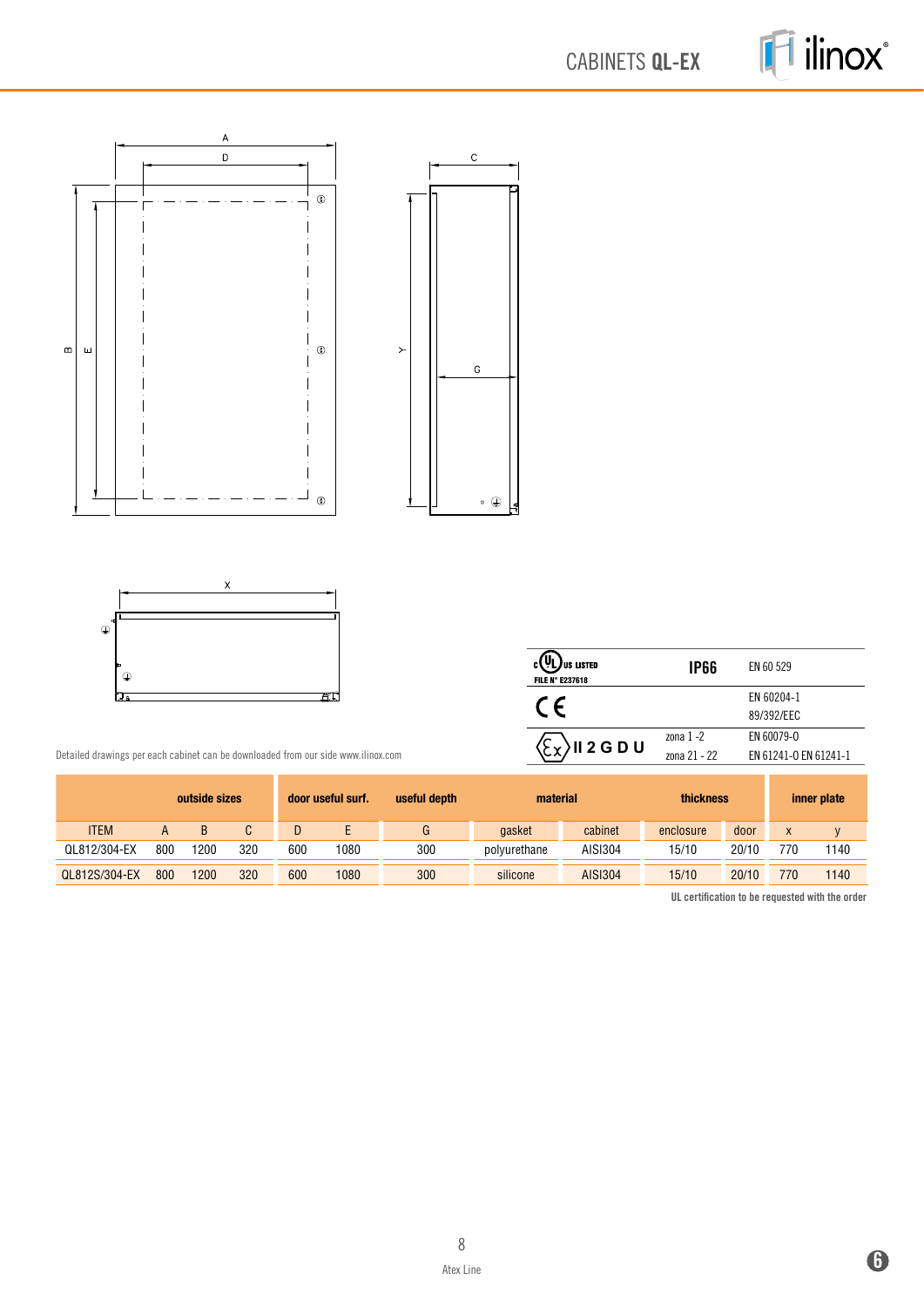



ilinox®







### SMALL CABINETS SERIES **QLP - EX**

- Material: EN 1.4301 (AISI 304) s/s, scotch brite, satin-finish and protected on one side
- Enclosure obtained from a single sheet, shaped by multi-bending of the enclosure front edge
- Fairlead not provided
- Single full door, reversible
- Door Locks: twin-comb mapping, standardized type Ø 3 for Low Tension, s/s outside parts
- S/s inner hinges: 120° opening as per CEI EN 60204-1 recommendations
- Maximum weight admitted on the door: 12 kg
- Seal made of foamed polyurethane or silicone foam.
- The enclosure can be used at the following Maximum Temperatures on the outer surface:
- -20°C to + 60°C with seal of bi-component foamed polyurethane
- $-40^{\circ}$ C to  $+180^{\circ}$ C with seal of bi-component silicone foam

- Inner plate: EN 10142 sendzimir galvanized sheet execution, secured to the bottom of the enclosure by M8 threaded pins delivered with the enclosure.

- Prearranged for earthing in compliance with the applicable regulations in force
- Drillings, if any, to comply with the parameters indicated in the instruction manual
- Protection degree: IP66 (CEI EN 60529)
- \* Certificates for areas 1- 2- 21- 22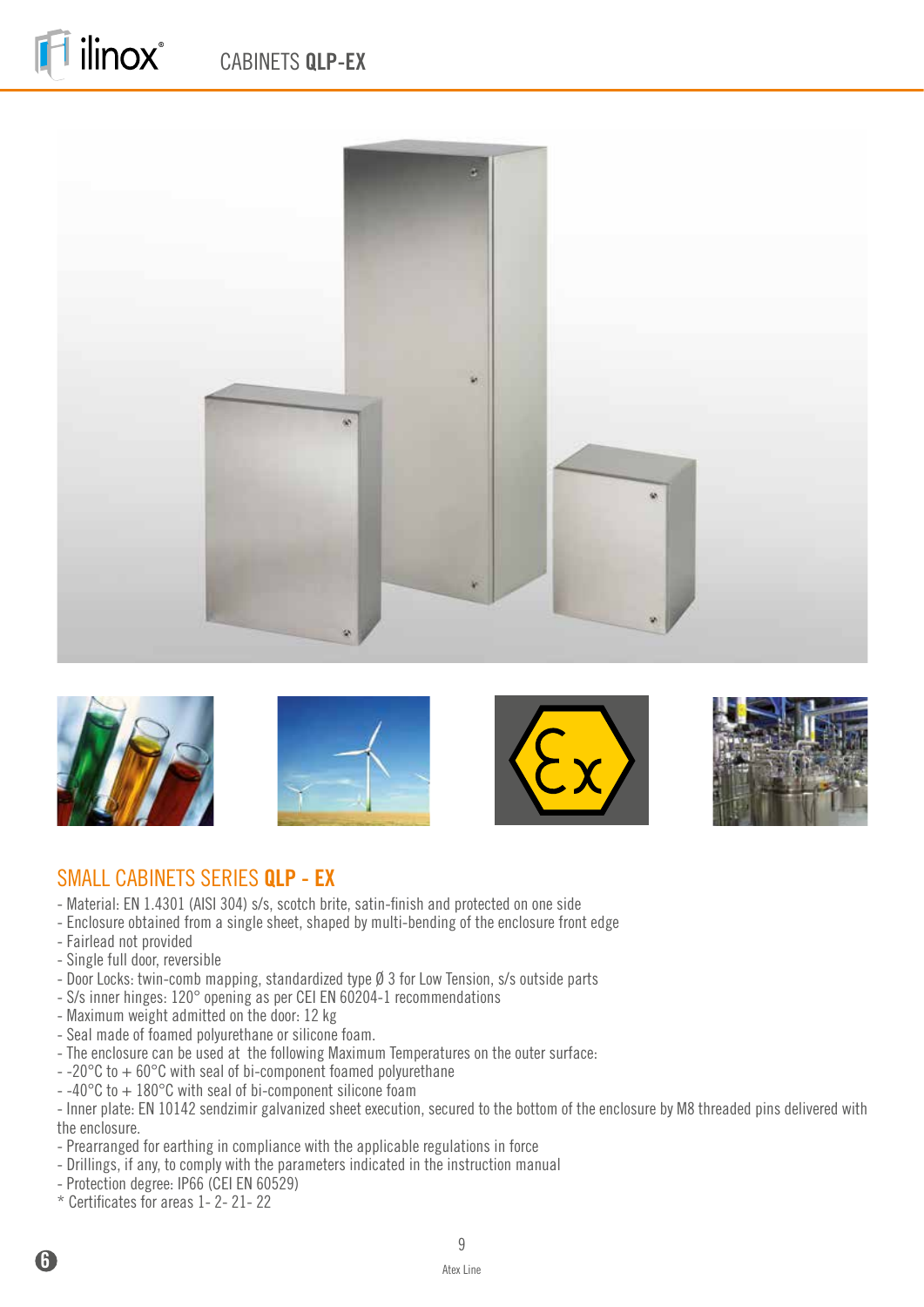## CABINETS **QLP-EX**





Detailed drawings per each cabinet can be downloaded from our side www.ilinox.com

|             | outside sizes |      |     | door useful size | useful depth | cable way | material                 |              | <b>thickness</b> |           |       | inner plate  |      |
|-------------|---------------|------|-----|------------------|--------------|-----------|--------------------------|--------------|------------------|-----------|-------|--------------|------|
| <b>ITEM</b> | A             | B.   | C   | D                | E            | G         | L                        | gasket       | cabinet          | enclosure | door  | $\mathsf{x}$ | y    |
| QLP46-EX    | 450           | 600  | 400 | 380              | 530          | 380       |                          | polyurethane | AISI304          | 15/10     | 15/10 | 420          | 540  |
| QLP66-EX    | 600           | 600  | 400 | 530              | 530          | 380       | $\overline{\phantom{a}}$ | polyurethane | <b>AISI304</b>   | 15/10     | 15/10 | 570          | 540  |
| QLP68-EX    | 600           | 800  | 400 | 530              | 730          | 380       |                          | polyurethane | AISI304          | 15/10     | 20/10 | 570          | 740  |
| QLP612-EX   | 600           | 1200 | 400 | 530              | 1130         | 380       | 422                      | polyurethane | <b>AISI304</b>   | 15/10     | 20/10 | 570          | 1140 |
| QLP616-EX   | 605           | 1600 | 400 | 400              | 1460         | 372       | 422                      | polyurethane | AISI304          | 15/10     | 20/10 | 521          | 1521 |
| QLP812-EX   | 800           | 1200 | 400 | 600              | 1080         | 380       | 622                      | polyurethane | <b>AISI304</b>   | 15/10     | 20/10 | 770          | 1140 |
| QLP816-EX   | 805           | 1600 | 400 | 600              | 1480         | 372       | 622                      | polyurethane | AISI304          | 15/10     | 20/10 | 721          | 1521 |
| QLP46S-EX   | 450           | 600  | 400 | 380              | 530          | 380       | $\blacksquare$           | silicone     | AISI304          | 15/10     | 15/10 | 420          | 540  |
| QLP66S-EX   | 600           | 600  | 400 | 530              | 530          | 380       | $\overline{\phantom{a}}$ | silicone     | <b>AISI304</b>   | 15/10     | 15/10 | 570          | 540  |
| QLP68S-EX   | 600           | 800  | 400 | 530              | 730          | 380       | ٠                        | silicone     | AISI304          | 15/10     | 20/10 | 570          | 740  |
| QLP612S-EX  | 600           | 1200 | 400 | 530              | 1130         | 380       | 422                      | silicone     | <b>AISI304</b>   | 15/10     | 20/10 | 570          | 1140 |
| QLP616S-EX  | 605           | 1600 | 400 | 400              | 1460         | 372       | 422                      | silicone     | AISI304          | 15/10     | 20/10 | 521          | 1521 |
| QLP812S-EX  | 800           | 1200 | 400 | 600              | 1080         | 380       | 622                      | silicone     | <b>AISI304</b>   | 15/10     | 20/10 | 770          | 1140 |
| QLP816S-EX  | 805           | 1600 | 400 | 600              | 1480         | 372       | 622                      | silicone     | AISI304          | 15/10     | 20/10 | 721          | 1521 |

NOTES:

QLP612 - QLP812 : three doorlocks

QLP616 - QLP816 : three doorlocks, hoisting eyebolts, inner plate adjustable on the depth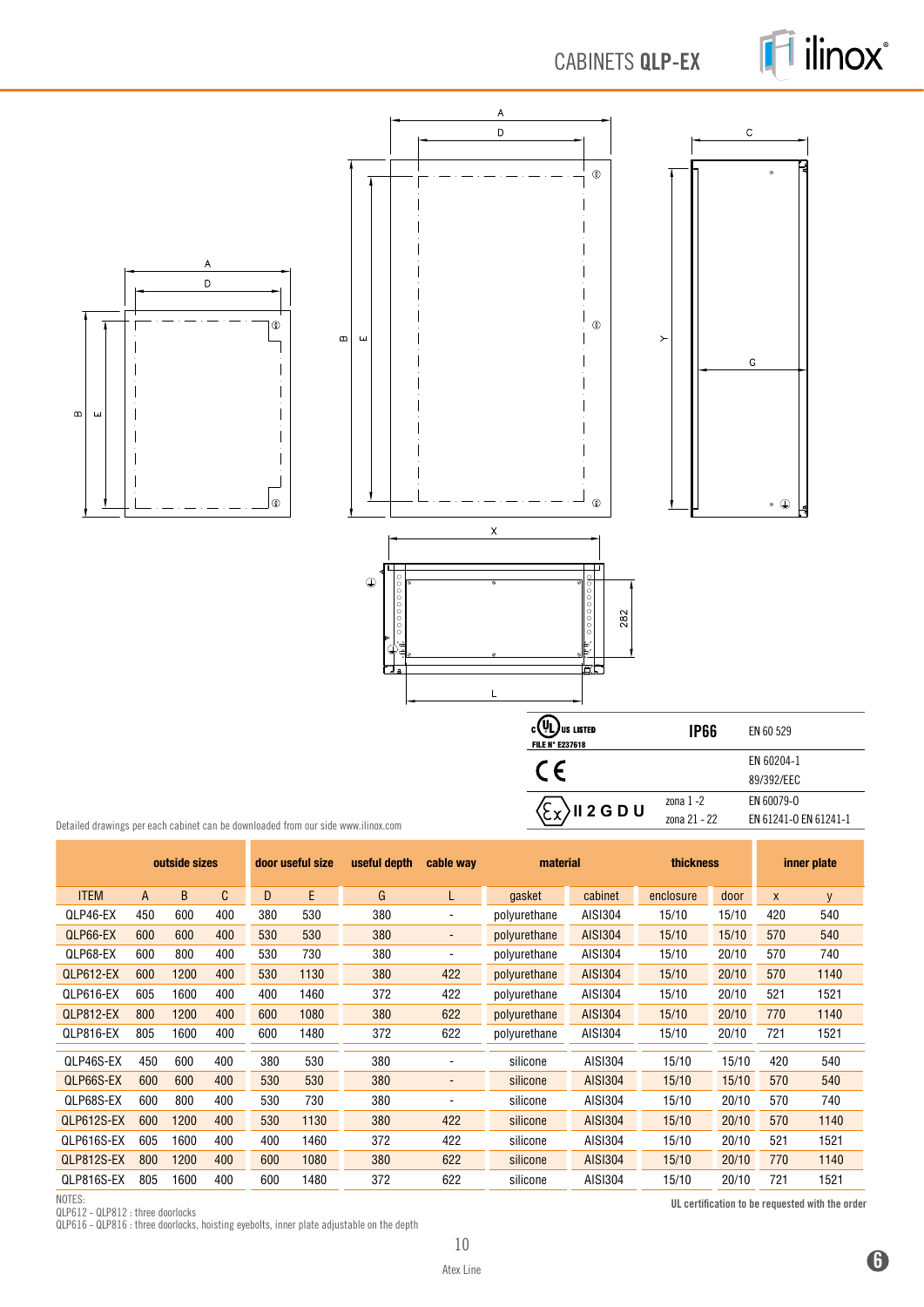## CONNECTORS **DS-EX**





ilinox®







## CONNECTOR BLOCKS **DS - EX**

- Made of EN 1.4301 (AISI 304) s/s or EN 1.4404 (AISI 316L) s/s, scotch brite, satin-finish, protected on one side.
- The state-of-the-art welding methods adopted permit to maintain unaltered the chemical composition of the material, thus avoiding corrosion phenomena in the weld areas.
- The cover is secured by special "leak-proof" screws M5.
- Seal made of silicone foam.

**6**

- The enclosure can be used at the following Maximum Temperatures on the outer surface:
- -40°C to + 180°C with seal of silicone foam
- Pre-arranged for earthing in compliance with the applicable regulations in force.
- S/s stud bolts M6 are set to the bottom to secure bars and structural sections
- Inner plate in sendzimir execution (on request).
- Drillings, if any, are possible in compliance with the parameters indicated in the instruction manuals
- Protection degree IP66 (CEI EN 60529)
- Certificates for area  $1 2 20 21 22$